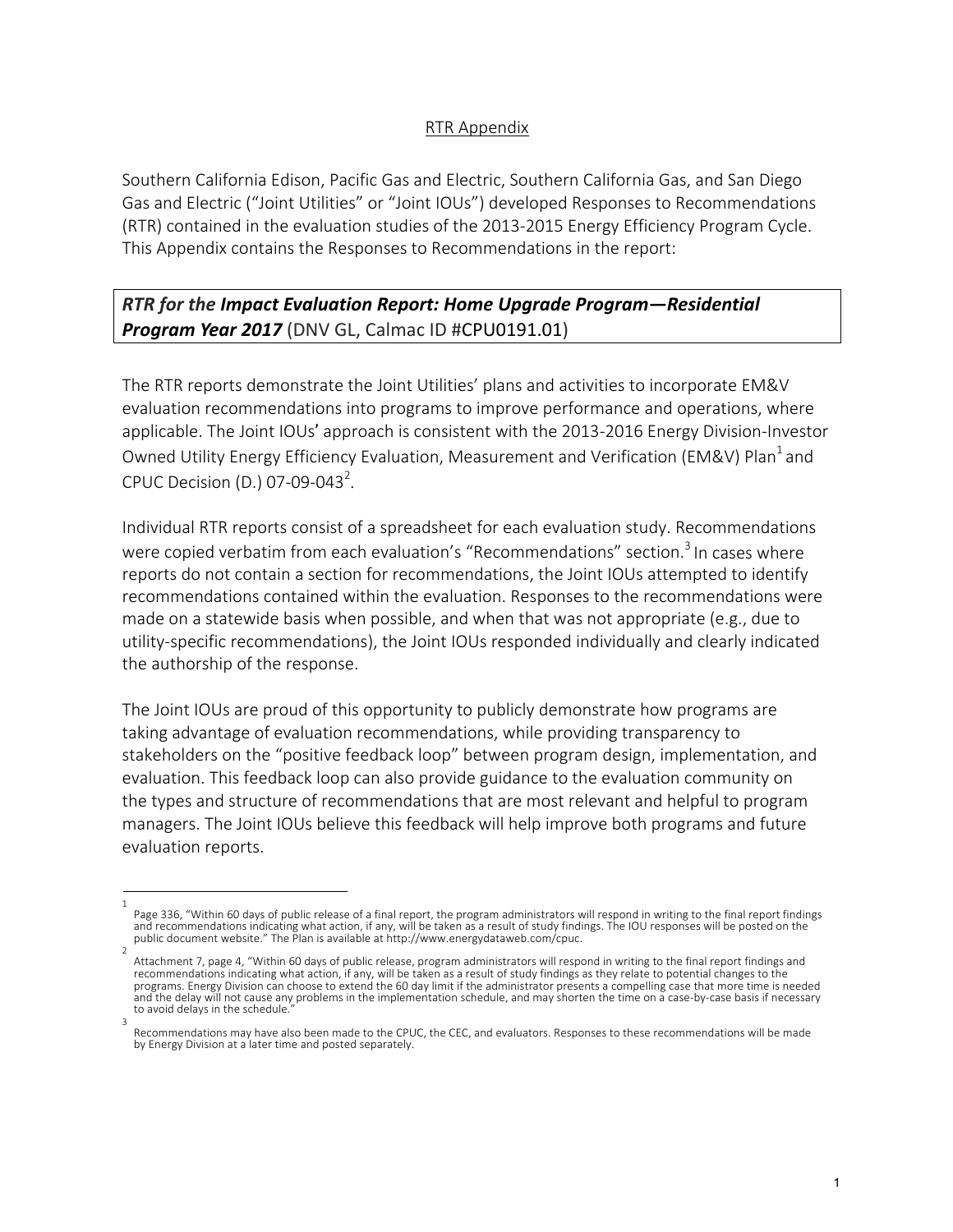# **Response to Recommendations (RTR) in Impact, Process, and Market Assessment Studies**

**Study Title:** Impact Evaluation Report: Home Upgrade Program—Residential Program Year 2017 **Program:** Home Upgrade **Author:** DNV GL **Calmac ID:** CPU0191.01

# **Link to Report:** http://calmac.org/publications/CPUC\_GroupA\_Res\_PY2017\_HUP\_toCALMAC.pdf

|                |      |                                                                                                                                                                                                                                                                                                                                                                                                                                                                                                              |                                                                                                                                                                                                                                                                                                                                      |                                                               |                                               | <b>PG&amp;E</b> (if applicable)                                                                                             | <b>SCE</b> (if applicable)                    |                                                                                                                             | <b>SCG</b> (if applicable)                    |                                                                                                                                                                                                                                                                                                                                                                                                                                                                                                                                 | <b>SDG&amp;E</b> (if applicable)              |                                                                                                                             |
|----------------|------|--------------------------------------------------------------------------------------------------------------------------------------------------------------------------------------------------------------------------------------------------------------------------------------------------------------------------------------------------------------------------------------------------------------------------------------------------------------------------------------------------------------|--------------------------------------------------------------------------------------------------------------------------------------------------------------------------------------------------------------------------------------------------------------------------------------------------------------------------------------|---------------------------------------------------------------|-----------------------------------------------|-----------------------------------------------------------------------------------------------------------------------------|-----------------------------------------------|-----------------------------------------------------------------------------------------------------------------------------|-----------------------------------------------|---------------------------------------------------------------------------------------------------------------------------------------------------------------------------------------------------------------------------------------------------------------------------------------------------------------------------------------------------------------------------------------------------------------------------------------------------------------------------------------------------------------------------------|-----------------------------------------------|-----------------------------------------------------------------------------------------------------------------------------|
| Item<br>#      | Sec. | <b>Findings</b>                                                                                                                                                                                                                                                                                                                                                                                                                                                                                              | <b>Best Practice /</b><br><b>Recommendations</b><br>(Verbatim from<br><b>Final Report)</b>                                                                                                                                                                                                                                           | Recommendation<br>Recipient                                   | <b>Disposition</b>                            | <b>Disposition Notes</b>                                                                                                    | <b>Disposition</b>                            | <b>Disposition Notes</b>                                                                                                    | <b>Disposition</b>                            | <b>Disposition Notes</b>                                                                                                                                                                                                                                                                                                                                                                                                                                                                                                        | <b>Disposition</b>                            | <b>Disposition Notes</b>                                                                                                    |
|                |      |                                                                                                                                                                                                                                                                                                                                                                                                                                                                                                              |                                                                                                                                                                                                                                                                                                                                      | If incorrect,<br>please<br>indicate and<br>redirect in notes. | Choose:<br>Accepted,<br>Rejected,<br>or Other | Examples:<br>Describe specific program change,<br>give reason for rejection, or indicate<br>that it's under further review. | Choose:<br>Accepted,<br>Rejected,<br>or Other | Examples:<br>Describe specific program change,<br>give reason for rejection, or indicate<br>that it's under further review. | Choose:<br>Accepted,<br>Rejected,<br>or Other | Examples:<br>Describe specific program change,<br>give reason for rejection, or indicate<br>that it's under further review.                                                                                                                                                                                                                                                                                                                                                                                                     | Choose:<br>Accepted,<br>Rejected,<br>or Other | Examples:<br>Describe specific program change,<br>give reason for rejection, or indicate<br>that it's under further review. |
| $\mathbf{1}$   | 7.3  | Free-ridership continues<br>to be a significant issue<br>for the program. Overall<br>free-ridership for HUP<br>and AHUP for program<br>year 2017 is estimated<br>at 38%.                                                                                                                                                                                                                                                                                                                                     | The level of free riders at<br>38% has implications for<br>targeting future partici-<br>pants. Program savings<br>can be improved by tar-<br>geting customers who fit<br>the following descriptors:<br>live inland, implement<br>larger upgrades with 7<br>measures or more, and<br>are candidates for the<br>advanced path program. | All IOUs                                                      | See Attach-<br>ment A                         | See Attachment A                                                                                                            | Other                                         | Program discontinued.                                                                                                       | Accepted                                      | To reduce free-ridership, SoCalGas<br>plans to target geographically in fu-<br>ture marketing campaigns. Further-<br>more, SoCalGas has over 30 contrac-<br>tors currently participating in the pro-<br>gram that canvass areas that include<br>customers who live inland, are candi-<br>dates for the Advanced Path. It has al-<br>ways been SoCalGas' goal to maxim-<br>ize the number of upgrades; however,<br>opportunities can be limited for a sin-<br>gle-fuel utility to implement upgrades<br>with 7 or more measures. | Other                                         | SDG&E will consider these recom-<br>mendations while evaluating RFPs.                                                       |
| $\overline{2}$ | 7.3  | Percent savings for elec-<br>tricity are consistently<br>lower than for gas and<br>have remained largely<br>unchanged over time.<br>Program staff inter-<br>views, and customer re-<br>sponses indicate in-<br>creased heating/cooling<br>load to improve com-<br>fort.<br><b>Electrification trends</b><br>such as heat pumps that<br>deliver both heating<br>and cooling further add<br>to electric load for fuel<br>switching customers, re-<br>sulting in lower than<br>forecasted program sav-<br>ings. | Forecasted savings calcu-<br>lations should factor in<br>implementation of HVAC<br>measures. Any depar-<br>tures from default hours<br>of use assumptions and<br>potential changes to<br>households' baseline use<br>should be factored in as<br>well.                                                                               | All IOUs                                                      | See Attach-<br>ment A                         | See Attachment A                                                                                                            | Other                                         | Program discontinued.                                                                                                       | Other                                         | SoCalGas believes this recommenda-<br>tion relates more to electricity than<br>gas and defers this response to the<br>electric IOU's. HUP does not allow<br>non-cost effective fuel switching<br>measures unless they pass the 3<br>prong test that is currently in place.                                                                                                                                                                                                                                                      | Other                                         | SDG&E will consider these recom-<br>mendations while evaluating RFPs.                                                       |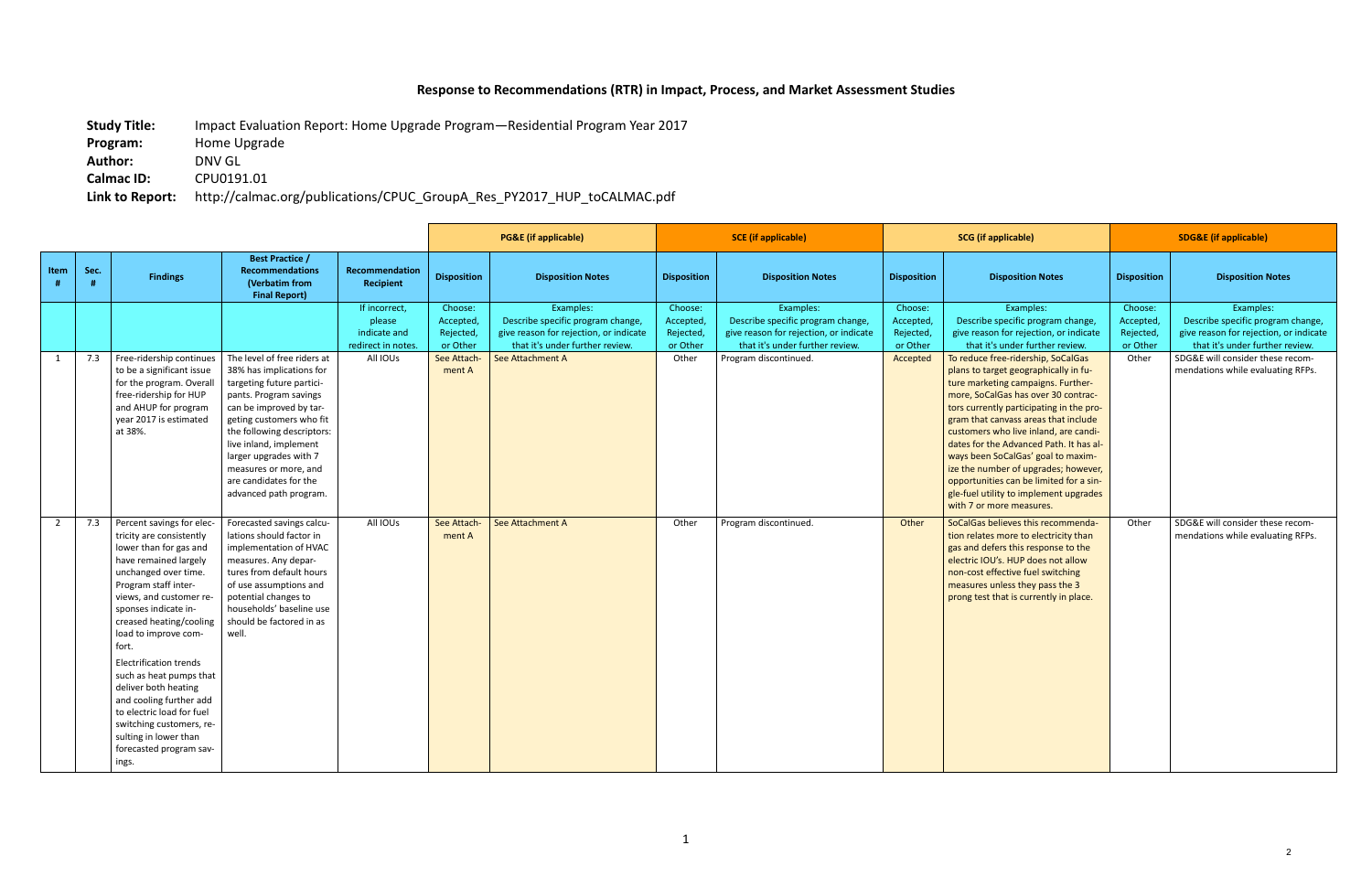| 7.3<br>3 | Realization rates for    | Forecasted savings calcu- | All IOUs | See Attach- | See Attachment A | Other | Program discontinued. | Accepted | The implementation of HVAC               | Other | SDG&E will consider these recom-  |
|----------|--------------------------|---------------------------|----------|-------------|------------------|-------|-----------------------|----------|------------------------------------------|-------|-----------------------------------|
|          | AHUP do not show         | lations should factor in  |          | ment A      |                  |       |                       |          | measures is factored into the fore-      |       | mendations while evaluating RFPs. |
|          | much change over time.   | implementation of HVAC    |          |             |                  |       |                       |          | casts, but not specifically default      |       |                                   |
|          | The tools approved un-   | measures. Any depar-      |          |             |                  |       |                       |          | hours. SnuggPro currently accounts       |       |                                   |
|          | der CalTest that were    | tures from default hours  |          |             |                  |       |                       |          | for occupancy, window venting, de-       |       |                                   |
|          | supposed to address      | of use assumptions and    |          |             |                  |       |                       |          | fault efficiencies, t-stat setpoints, as |       |                                   |
|          | the problem of inflated  | potential changes to      |          |             |                  |       |                       |          | well as bill calibration which could     |       |                                   |
|          | energy savings provided  | households' baseline use  |          |             |                  |       |                       |          | mold and affect assumed hours.           |       |                                   |
|          | by EnergyPro still pro-  | should be factored into   |          |             |                  |       |                       |          |                                          |       |                                   |
|          | vide inflated forecasts. | forecasts as well.        |          |             |                  |       |                       |          |                                          |       |                                   |
| 7.3      | The trend of increasing  | PAs/program implement-    | All IOUs | See Attach- | See Attachment A | Other | Program discontinued. | Other    | This recommendation does not apply       | Other | SDG&E will consider these recom-  |
|          | solar photovoltaic (PV)  | ers should consider de-   |          | ment A      |                  |       |                       |          | to SoCalGas since on-site energy pro-    |       | mendations while evaluating RFPs. |
|          | adoption has implica-    | vices to measure energy   |          |             |                  |       |                       |          | duction and net metering is strictly an  |       |                                   |
|          | tions for future evalua- | production at the cus-    |          |             |                  |       |                       |          | electric issue.                          |       |                                   |
|          | tions of HUP and AHUP    | tomer site and linking    |          |             |                  |       |                       |          |                                          |       |                                   |
|          | and pay for perfor-      | measurements to billing   |          |             |                  |       |                       |          |                                          |       |                                   |
|          | mance programs (pro-     | data. This will enable an |          |             |                  |       |                       |          |                                          |       |                                   |
|          | grams with incentives    | accurate measurement      |          |             |                  |       |                       |          |                                          |       |                                   |
|          | based on normalized      | of energy consumption     |          |             |                  |       |                       |          |                                          |       |                                   |
|          | metered energy con-      | from the household load   |          |             |                  |       |                       |          |                                          |       |                                   |
|          | sumption). Billing data  | for net-metered custom-   |          |             |                  |       |                       |          |                                          |       |                                   |
|          | does not currently pro-  | ers.                      |          |             |                  |       |                       |          |                                          |       |                                   |
|          | vide a measure of en-    | Future waves should fac-  |          |             |                  |       |                       |          |                                          |       |                                   |
|          | ergy consumption that    | tor in solar and EV adop- |          |             |                  |       |                       |          |                                          |       |                                   |
|          | includes the share from  | tion when forecasting ex- |          |             |                  |       |                       |          |                                          |       |                                   |
|          | self-generation.         | pected savings and in the |          |             |                  |       |                       |          |                                          |       |                                   |
|          |                          | models to estimate sav-   |          |             |                  |       |                       |          |                                          |       |                                   |
|          |                          | ings.                     |          |             |                  |       |                       |          |                                          |       |                                   |
|          |                          |                           |          |             |                  |       |                       |          |                                          |       |                                   |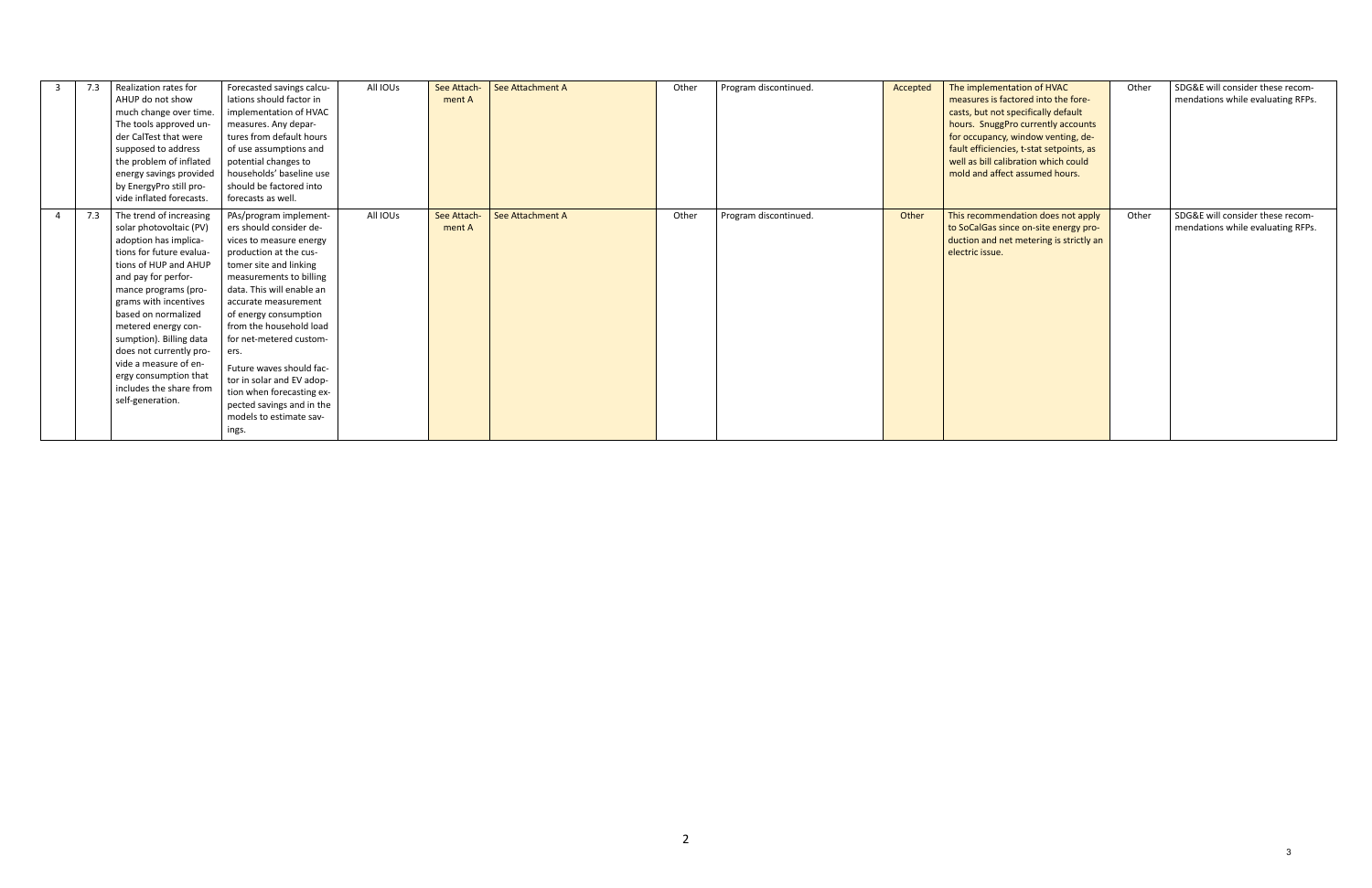## **ATTACHMENT A PG&E RTR Responses – Advanced Home Upgrade (PGE21004)**

The Impact Evaluation report provides a helpful guide for PG&E as we continually strive to offer better products, transform energy efficiency markets, and serve as good stewards of ratepayer dollars. PG&E responds to the recommendations from this report and discusses below what we have done, continue to do, and plan to do to address them.

Per Energy Upgrade California (EUC)'s website, EUC "was created to motivate and educate California residents and small businesses about energy management" and "is a statewide initiative committed to uniting Californians to strive toward reaching our state's energy goals."<sup>1</sup> PG&E's Advanced Home Upgrade (AHUP) program has been in existence since 2013 and retrofitted 15,094 homes to date (in addition to 7,853 homes retrofitted under the sunsetted Home Upgrade basic pathway). On April 1, 2019, PG&E instituted a series of changes to redesign its AHUP program offering which are described in greater detail below.

We believe that the finding of 38% free-ridership is likely to be an over-estimate of the percentage of program participants that would have undertaken permitted, above-code, comprehensive retrofits of their homes key objectives of the programs. We base this belief on the following:

*1. FINDING: Free-ridership continues to be a significant issue for the program. Overall free-ridership for HUP and AHUP for program year 2017 is estimated at 38%.* RECOMMENDATION: The level of free riders at 38% has implications for targeting future participants. Program savings can be improved by targeting customers who fit the following descriptors: live inland, implement larger *upgrades with 7 measures or more, and are candidates for the advanced path program.*

*DISPOSITION: ACCEPT with some qualifications: We accept the recommendation with the exception of changing program requirements by raising the minimum number of measures.* First, we appreciate DNV GL for introducing the concept of a prorated measurement of partial free-ridership. This is a significant refinement over prior cycles that used a single catch-all response to capture partial free ridership. However, we believe that further work is needed on the net-to-gross battery.

- We maintain that Home Upgrade programs have few free-riders. The Program forces a customer to do things most would not have done without the incentive: pull a permit, get a Combustion Appliance Safety (CAS) test, install above-code equipment, and use a BPI-certified professional. According to the "2014-16 HVAC Permit and Code Compliance Market Assessment" performed by DNV-GL, from 8% to 29% of the retrofit installations that required a permit were permitted<sup>2</sup>. A 2017 report published by the California Energy Commission estimates that fewer than 10% of California homeowners pull permits for the installation of HVAC systems.<sup>3</sup> It is conceivable that without program intervention, customers would not make these changes. Every AHUP program participant received a permit to install the retrofit upgrades and would likely not have done so without the program.
- The report does not provide the percentage of participants that, when surveyed, indicated that they made a single decision to undertake the entire package of measures in the upgrade that would have been "very unlikely" or "somewhat unlikely" to have undertaken the project without the program.
- When assessing free-ridership, the report does not address the critical issue of *whether the program was necessary in the decision-making process* to undertake the upgrades comprising the program. We believe that the program being a necessary element in the decision-making process should be regarded as being equally as important as whether the customer decision *was motivated solely by the program*.
- The Report does not provide the estimated percentage of program participants seen as "total/pure" free-riders—that is, the percentage that received a zero score on either the short- or long-form question battery. The Report only provides results of a "sensitivity analysis examining free-ridership under the extreme boundary conditions" where partial free-ridership was set to either "total free-riders" or "non-free-riders." The result of this analysis is that the free-rider score could be either half as large (19%) as the reported 38% free-ridership score estimated for PG&E, or twice as large (72%). A range from 19% to 72% for an estimate of free-ridership is not informative.

As such, the current rate of homeowner compliance with permitting requirements in the AHUP program far exceeds the CPUC goal of 90% homeowner permit compliance by 2020. This finding suggests the following:

• The 38% free-ridership estimate found by in the 2017 impact evaluation is too high.

 <sup>1</sup> https://www.energyupgradeca.org/our-mission/

<sup>&</sup>lt;sup>2</sup> http://www.calmac.org/publications/HVAC\_WO6\_FINAL\_REPORT\_VolumeI\_22Sept2017.pdf

<sup>3</sup> https://www.energy.ca.gov/2018publications/CEC-400-2018-003/CEC-400-2018-003.pdf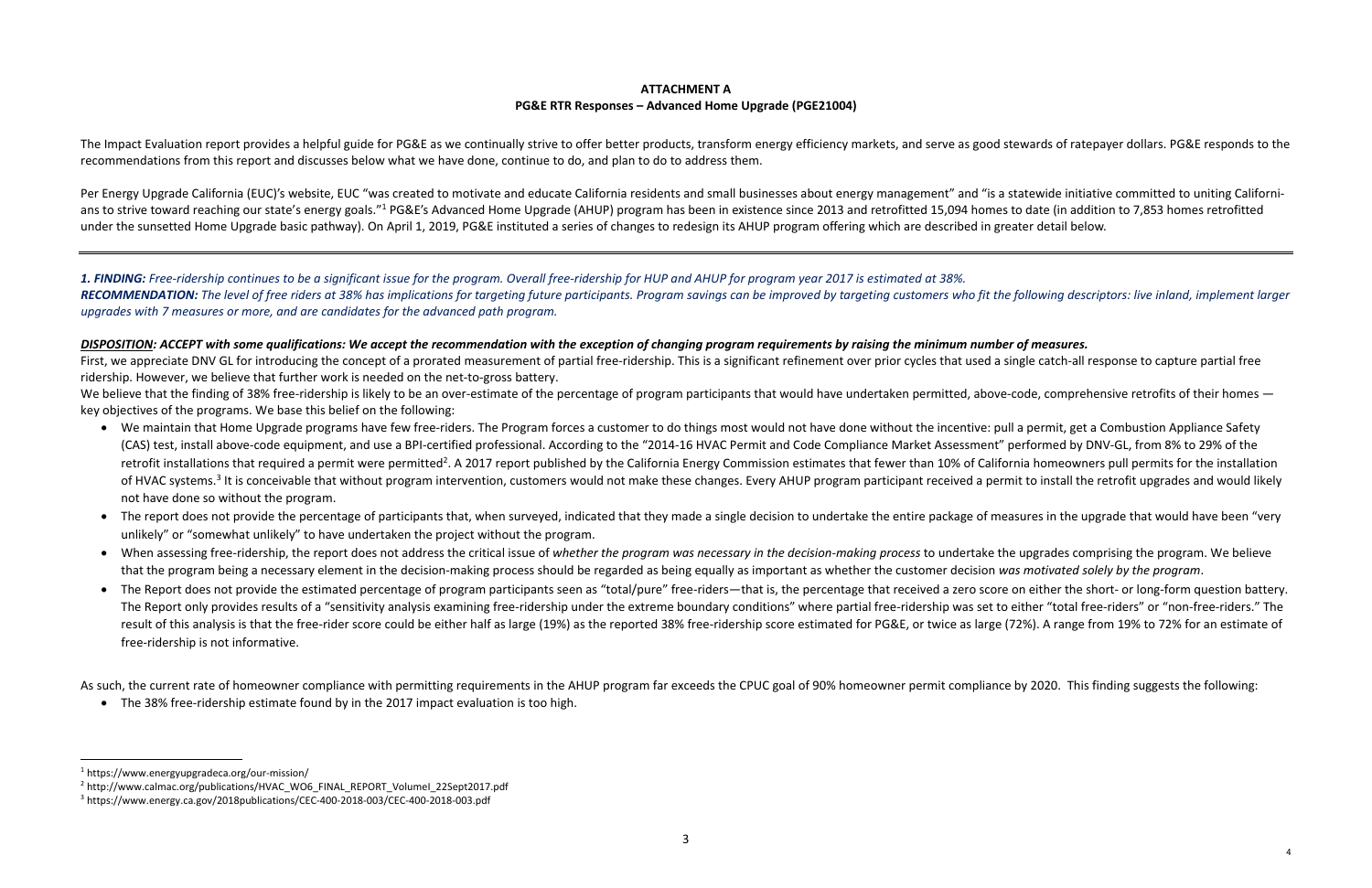A comprehensive measurement of free-ridership would involve identifying a group of non-participants that have undertaken similar comprehensive retrofits outside of the AHUP program. This would allow for the comparison of rates of permit compliance, CAS safety test completion, use of BPI-certified installers, and the installation of above-code equipment. Identification of such a comparison group would be enormously difficult, because only programs such as HUP and AHUP generate a large number of homeowners to undertake comprehensive home retrofits. This fact should put the free-ridership estimate in a more appropriate context. As far as working to decrease free-ridership moving forward, PG&E agrees with the recommendations provided and has already taken action. On April 1, 2019, a series of program changes took effect, including efforts to decrease free-ridership, focus on inland customers, and drive volume in AHUP (the advanced pathway), which is the only pathway that PG&E now offers. To encourage participation from customers in inland regions, PG&E split its climate zones into two groups:

Based on recent NMEC data, CZ Group 1 includes climate zones that yield higher energy savings, including inland CZs such as the Central Valley. CZ Group 2 includes coastal climate zones that yield lower actual savings. To drive program participation in inland regions, PG&E now offers higher incentives for customers in CZ Group 1 ("Inland"). For a breakdown of incentive variations per climate zone, see Table 1 Breakdown of AHUP *Customer Incentives* below. Additionally, customers in inland regions are eligible for a higher amount of maximum incentives than those in coastal regions. Maximum incentives per home for each CZ group are:

- 1) **Climate Zone (CZ) Group 1 ("Inland")**: CZs 1, 4, 11, 12, 13
- 2) **Climate Zone (CZ) Group 2 ("Coastal")**: CZs 2, 3, 5

- **1) Climate Zone Group 1 ("Inland"):** \$5,500
- **2) Climate Zone Group 2 ("Coastal"):** \$3,500

To encourage customers to perform more substantial whole-home retrofits, PG&E sunsetted its Home Upgrade (HUP) basic pathway in May 2018 and now offers customer the AHUP advanced pathway and the Residential Pay for Performance HOPP. Under AHUP, customers are required to install a minimum of four measures, two of which must be shell-related and one HVAC. This minimum measure requirement ensures customers install more measures than they normally would have installed, absent program participation. Aside from measure installation, AHUP provides a range of technical assistance including helping introduce customers to utility tools like Share My Data and My Account. AHUP also provides customer education surrounding the availability of other utility offerings such as Demand Response and Quality Maintenance programs. Participation in AHUP is a crucial step to putting customers on an energy conservation "customer journey" that they likely would not embark on without the partnership created when the customer joins a comprehensive energy efficiency program such as AHUP.

#### **Table 1: Breakdown of AHUP Customer Incentives**

| <b>Measure Description</b>                                          | <b>Program Standard</b>                                                                                                                                                     | <b>Quantity</b>                                                                       | <b>Customer</b><br><b>Incentive</b><br>CZs<br>1, 4, 11,<br>12, 13, 16 | <b>Customer</b><br><b>Incentive</b><br>$CZs$ 2, 3, 5 |
|---------------------------------------------------------------------|-----------------------------------------------------------------------------------------------------------------------------------------------------------------------------|---------------------------------------------------------------------------------------|-----------------------------------------------------------------------|------------------------------------------------------|
| <b>Shell - Wall insulation</b>                                      | R value $\geq$ 13 (2x4 framing) or R<br>value $\geq$ 19 (2x6 framing), installed<br>per CEC QII Standards.                                                                  | Minimum 50% to-<br>tal wall area (all<br>walls)                                       | \$500                                                                 | \$300                                                |
| <b>Shell - Attic Insulation</b>                                     | R-44 or better, installed per CEC QII<br>standards. Existing insulation maxi-<br>mum R19 in CZ 2, 3, 5. Existing in-<br>sulation maximum R30 in CZ 1, 4,<br>11, 12, 13, 16. | 100% of accessi-<br>ble attic area (min-<br>imum 50% of total<br>attic area)          | \$500                                                                 | \$300                                                |
| <b>Shell - Floor insulation</b>                                     | R value $\geq$ 19, installed to full-joist<br>thickness, per CEC QII Standards.                                                                                             | 100% of accessi-<br>ble floor area<br>(minimum 50% of<br>total floor area)            | \$500                                                                 | \$300                                                |
| Shell - Whole build-<br>ing/envelope air sealing<br>and Ventilation | 0.35 or better ACHn target, 0.5<br>ACHn minimum performance,<br>achieved in accordance with BPI<br>standards and ventilated per                                             | 800 square foot<br>conditioned area<br>(at 8 ft average<br>ceiling height)<br>minimum |                                                                       |                                                      |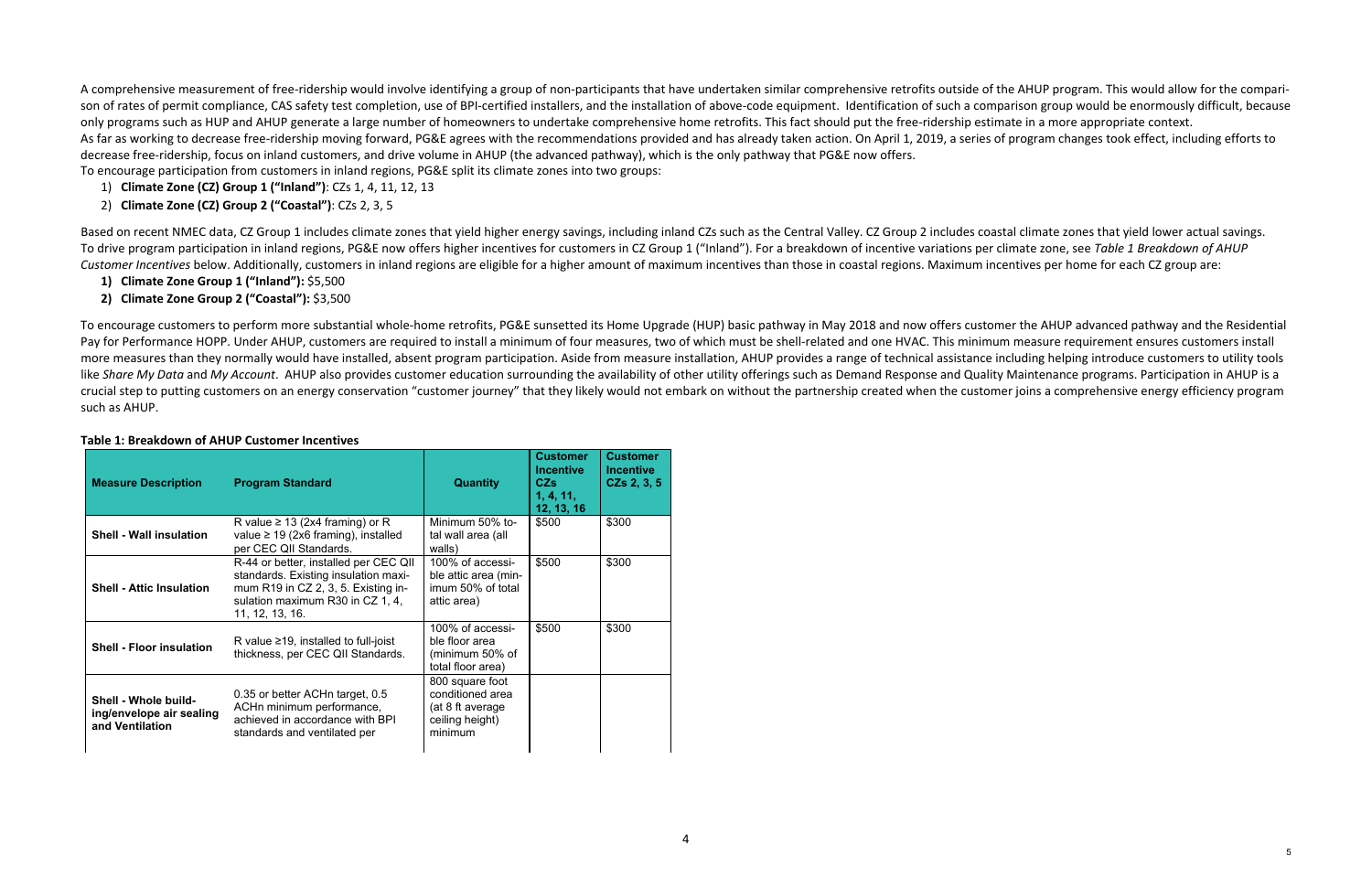| <b>Per-Project Maximum</b>                       |                                                                                                                                                              |                                                                          | \$5,500 | \$3,500 |
|--------------------------------------------------|--------------------------------------------------------------------------------------------------------------------------------------------------------------|--------------------------------------------------------------------------|---------|---------|
| Lighting                                         | \$5 per pin-base recessed LED retro-<br>fit fixture (Title 24 - JA8 Compliant)                                                                               | Up to 25 per<br>dwelling unit                                            | \$125   | \$125   |
| <b>Smart Thermostat</b>                          | EnergyStar certified Smart Thermo-<br>stats. Must be Wi-Fi enabled and<br>confirmed via test login.                                                          | Up to 2 per dwell-<br>ing unit with corre-<br>sponding HVAC<br>system    | \$100   | \$100   |
| <b>Pool Pump</b>                                 | CEC Title 20 compliant variable<br>speed pool pump replacing existing<br>single or two-speed pump (primary<br>in-ground pool system only; no ja-<br>cuzzis)  | One pool pump<br>per project site                                        | \$500   | \$500   |
| <b>Electric Storage</b><br><b>Water Heater</b>   | 3.24 EF / 3.09 UEF or better                                                                                                                                 |                                                                          | \$500   | \$500   |
| <b>Condensing Gas Stor-</b><br>age Water Heater  | 0.90 EF/UEF (Sealed Combustion)                                                                                                                              | tal) per dwelling<br>unit                                                | \$500   | \$500   |
| <b>Gas Storage Water</b><br><b>Heater</b>        | 0.70 EF/UEF or better                                                                                                                                        | Up to 2 DHWs (to-                                                        | \$300   | \$300   |
| <b>HVAC - Ultimate Com-</b><br>fort              | Meet 7 Residential HVAC System<br>Commissioning Specifications in-<br>cluding Delivered Sensible EER @<br>85% or better (85% Delivered Heat<br>for Furnaces) | One system per<br>dwelling unit                                          | \$1000  | \$500   |
| <b>HVAC - Heating</b>                            | Sealed Gas Furnace: 92% AFUE or<br>better<br>Heat Pump: 9.0 HSPF or better                                                                                   |                                                                          | \$500   | \$500   |
| <b>HVAC - Cooling</b>                            | Split AC: SEER 15.0 / EER 12.5 or<br>better<br>Packaged AC: SEER 15.0 / EER<br>12.0 or better                                                                | Up to 2 HVAC<br>systems (total) per<br>dwelling unit                     | \$500   | \$300   |
| <b>HVAC - New Ducts and</b><br><b>Insulation</b> | Replacement only; R-8 All CZs @<br>5% leakage or less. Existing ducts<br>must be 10% leakage or greater to<br>be eligible for upgrade.                       | 100% of accessi-<br>ble ducts; up to 2<br>systems per dwell-<br>ing unit | \$500   | \$500   |
|                                                  | 2) 30% building leakage reduction<br>(pre vs. post)                                                                                                          |                                                                          |         |         |
|                                                  | 1) 15% building leakage reduction<br>(pre vs. post)                                                                                                          |                                                                          | \$500   | \$300   |
|                                                  | ASHRAE 62.2. (installation of bal-<br>anced Heat Recovery Ventilation<br>recommended)                                                                        |                                                                          | \$300   | \$200   |

6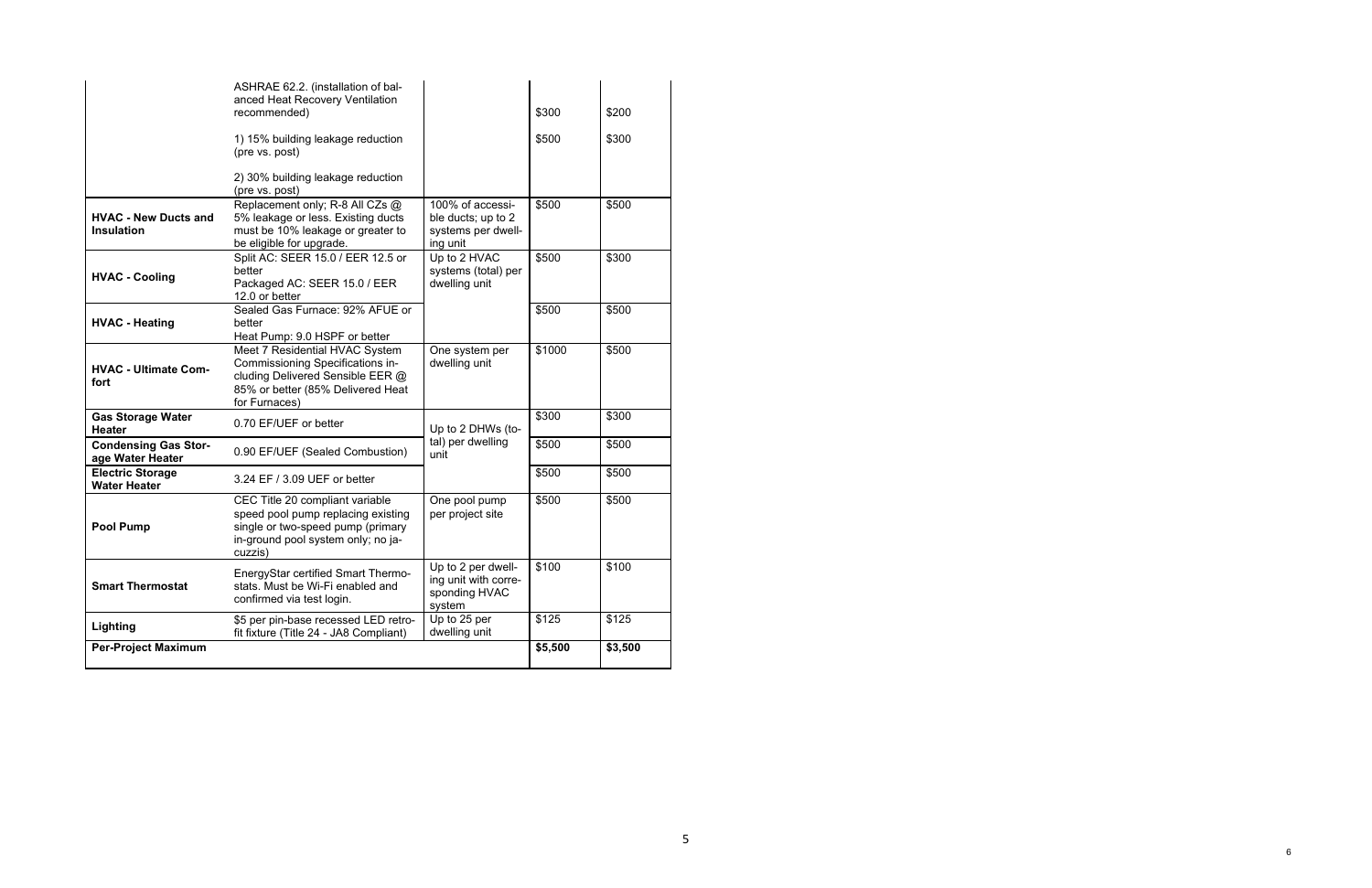#### **Table 2: Variation in Savings by Climate Zone**



2. FINDING: Percent savings for electricity are consistently lower than for gas and have remained largely unchanged over time. Program staff interviews, and customer responses indicate increased heating/cooling load to improve comfort. Electrification trends such as heat pumps that deliver both heating and cooling further add to electric load for fuel switching customers, resulting in lower than forecasted program savings. RECOMMENDATION: Forecasted savings calculations should factor in implementation of HVAC measures. Any departures from default hours of use assumptions and potential changes to households' baseline use should be *factored in as well.*

- 1) Climate change is driving higher use of heating and cooling equipment in both inland and coastal regions.
- 2) As older equipment is replaced, homeowners are using the new efficient equipment at higher rates, in part because it is more affordable for them to do so. This fact indicates the need to account for changes in HVAC usage in the market as a whole.
- 3) In light of the two foregoing points, changes in customer usage patterns resulting from the installation from more efficient equipment to improve customer comfort, health, and safety are challenging to forecast.

#### *DISPOSITION: REJECT*

Three important things are happening in the market that are reflected in the evaluation's findings that are not reflected in the Report:

Percent savings calculated by modeling software is no longer a factor in AHUP, as the Program has abandoned software modeling and will be using a combination of more conservative deemed forecasted savings and reporting realized savings at the meter starting April 1, 2019.

Had the participants been driven to act by the need for a replacement HVAC system (AHUP's program focus is largely on load-reducing shell measures), usage at the site level likely would have been higher had the participant followed typical non-program market behaviors of hiring non-certified installers and installing equipment that typically does not exceed minimum code and/or is unpermitted.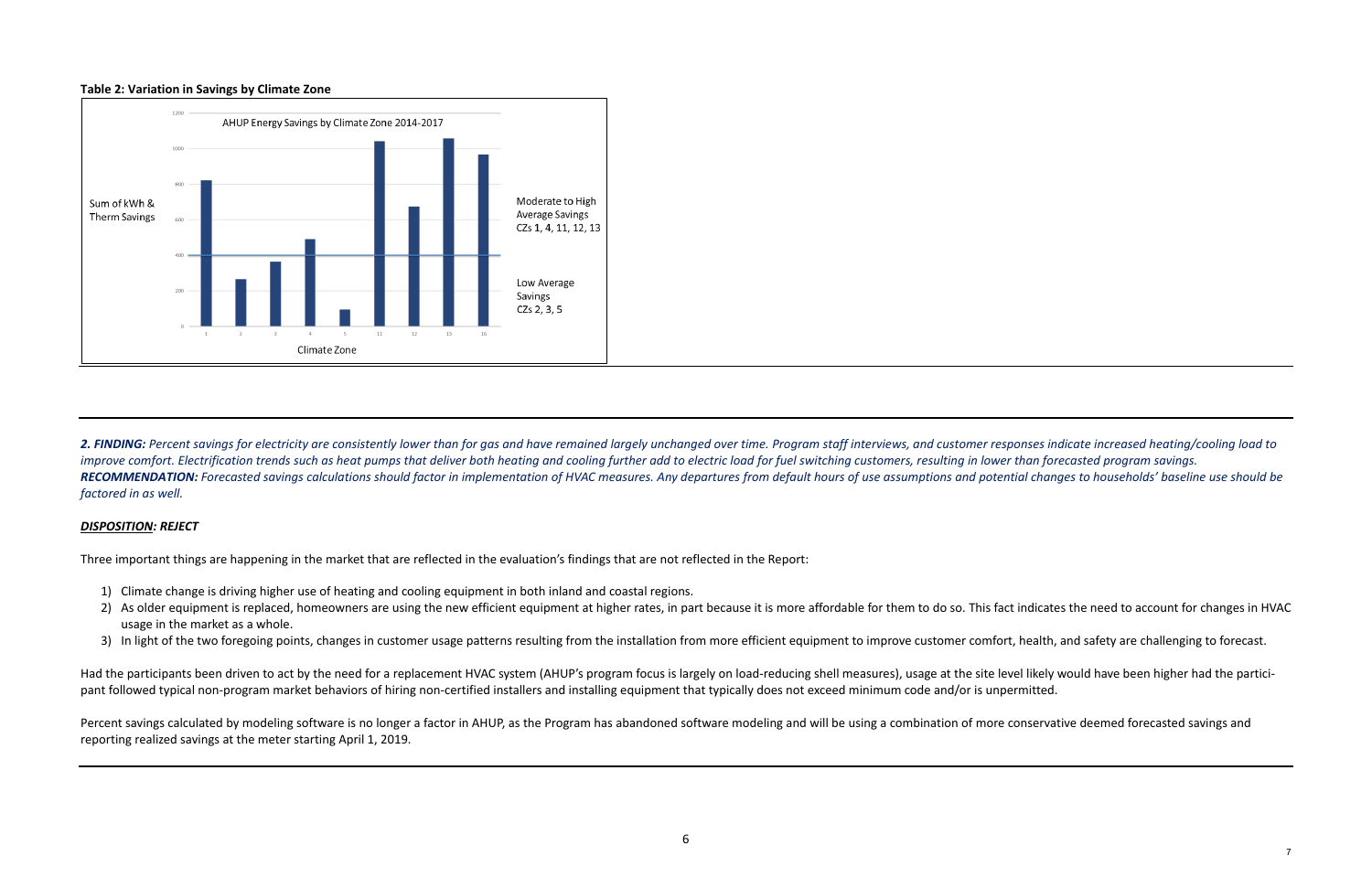# 3. FINDING: Realization rates for AHUP do not show much change over time. The tools approved under CalTest that were supposed to address the problem of inflated energy savings provided by EnergyPro still provide *inflated forecasts.*

RECOMMENDATION: Forecasted savings calculations should factor in implementation of HVAC measures. Any departures from default hours of use assumptions and potential changes to households' baseline use should be *factored in as well.*

# DISPOSITION: REJECT with qualifications. PG&E introduced a new High-Performance HVAC Installation measure to, in part, increase HVAC savings. However, given the switch to a model resembling a deemed approach, *we cannot change the forecasting algorithm.*

In 2018, PG&E conducted its own CalTRACK analysis to evaluate the realization rates of software predicted savings to actual metered energy savings in the AHUP program. The findings made PG&E aware of the low realization rates of the Program, which were attributable in part due to the predictive software being used. On October 4, 2018, PG&E met with the CPUC to discuss the redesign changes, which included eliminating use of the modeling custom software that PG&E determined was inaccurate at predicting savings and was thus judged to be ineffective.

Redesign changes to the Program also included:

HPHI is expected to increase metered energy savings but faces challenges to widescale market adoption. The kicker and incentive are designed to address this barrier. PG&E anticipated that 10-15 AHUP contractors (approximat initially participate in HPHI. Decreased incentives for non-HPHI projects will be offset by the new HPHI kicker for contractors.

- 1. Lowering incentives for existing measures.
- 2. Varying incentives by climate zone based on historical energy savings results and potential to save (see *Variation in Savings by Climate Zone Table 2* above).
- 3. Basing new incentives on an "a la carte menu" that better reflects measured energy savings values.
- 4. Claiming savings based on historical NMEC averages for the Program, to be trued-up with actuals one year after installation.
- 5. Eliminating software for the determination of a savings claim and instead basing claimed savings on NMEC-derived historic averages, to be trued-up a year later based on actuals.

As the Program continues to learn from NMEC-based savings calculations, it can leverage meter-based savings associated with HVAC savings, incorporating both take-back and baseline usage changes. As focus moves closer to a Pay-for-Performance model, customer targeting by potential to save will result in further improvements to realization rates. Once NMEC moves to a true matched population control group, net energy consumption over true compliance rates and normal replacement should show increased realization rates.

The above redesign changes were launched in AHUP on April 1, 2019.

As part of its redesign changes, PG&E introduced a new High-Performance HVAC Installation (HPHI) measure to drive greater comfort, increase savings, improve cost-effectiveness, and develop the contractor workforce. Contractors are required to go through an HPHI-specific training before they are eligible to install HPHI measures in customers' homes.

The addition of the HPHI measure included:

- 1. Providing a \$500-\$1,000 incentive to the customer for installing HPHI.
- 2. Providing a \$1,200 kicker to participating installation contractor for selling and installing verified HPHI installations.
- 3. Providing up to \$4,000 per contractor as a 50:50 cost match for additional training required to perform HPHI.

**HPHI Participation** (as of May 16, 2019):

| Paid HPHI Projects                  |  |
|-------------------------------------|--|
| Pipeline HPHI Projects              |  |
| <b>HPHI-Approved Contractors</b>    |  |
| <b>HPHI Contractors in Training</b> |  |

Therefore, we reject this recommendation because we do not believe it can justify the additional cost and complexity to modify the forecasting algorithm to allow customers with PV and/or EVs to participate in AHUP. We believe that a future redesign of the residential Pay for Performance program will be a better long-term solution for such customers.

4. FINDING: The trend of increasing solar photovoltaic (PV) adoption has implications for future evaluations of HUP and AHUP and pay for performance programs (programs with incentives based on normalized metered